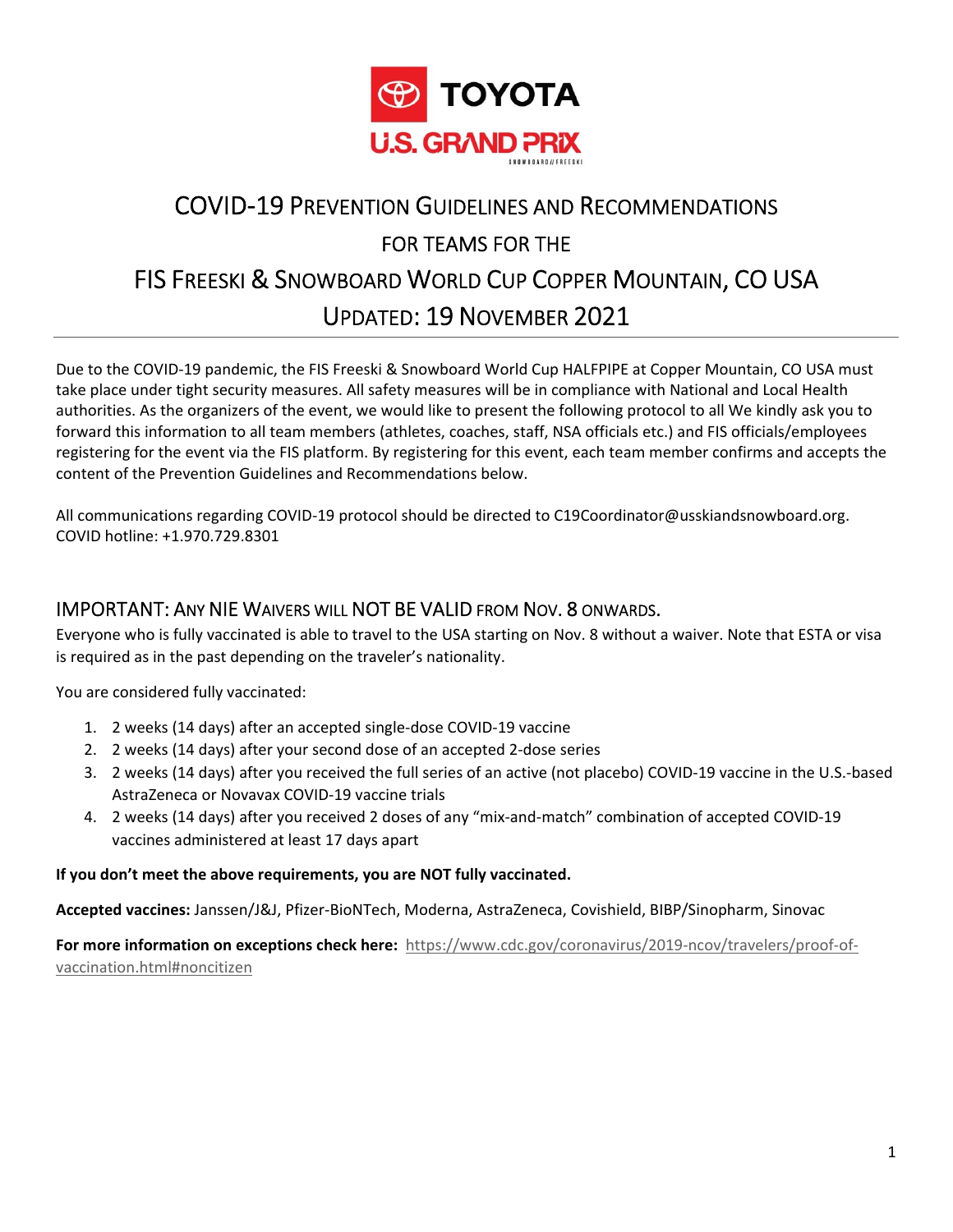### GENERAL PREVENTION AND MITIGATION GUIDELINES

- Masks required at all times on and off hill
- Practice social distancing at all times including chairlift lines, on snow and during competition
- Wash hands or sanitize often
- Avoid use of public facilities and transportation when possible
- Use athlete/participant designated facilities (restrooms, staging areas, lift lines, etc.)
- Team Captains meetings will be held virtually

For more information on FIS World Cup prevention guidelines and testing protocol refer to the FIS Covid‐19 Information hub: https://www.fis‐ski.com/inside‐fis/covid‐19‐hub

### PRIOR TO ARRIVAL IN COPPER MOUNTAIN

- Register for the FIS Passport (see details below).
- Pre-arrival health check complete in FIS Passport
- 72 hrs prior to official arrival to the event receive a negative PCR COVID test and upload to FIS Passport.
- Upload vaccination status to the FIS passport no later than 22 November 2021.

### WHILE IN COPPER MOUNTAIN

- FIS Passport must be updated prior to accreditation pick up.
- All participants must complete the daily symptom check sent through the FIS Passport.
- In case of COVID‐19 symptoms do not travel to the venue, report to the COVID Coordinator.
- If you are un‐vaccinated or vaccinated with a vaccine not accepted (see below), contact the Covid Coordinator to confirm testing schedule. C19Coordinator@usskiandsnowboard.org

## TESTING RESOURCES‐ COPPER MOUNTAIN, SUMMIT COUNTY, COLORADO

Below are resources for local Covid‐19 testing if you require testing during the event or for outbound travel**. You are responsible for scheduling your own testing, payment to the testing service, and reporting results via the FIS Passport.** and C19Coordinator@usskiandsnowboard.org

#### **[SUMMIT COUNTY TESTING SITES](https://summitcountyco.gov/1324/Testing)**

#### **[ALL COLORADO TESTING SITES](https://covid19.colorado.gov/testing)**

We highly recommend making appointments first to save time! Please be aware that most PCR tests take at least 48 hours for results.